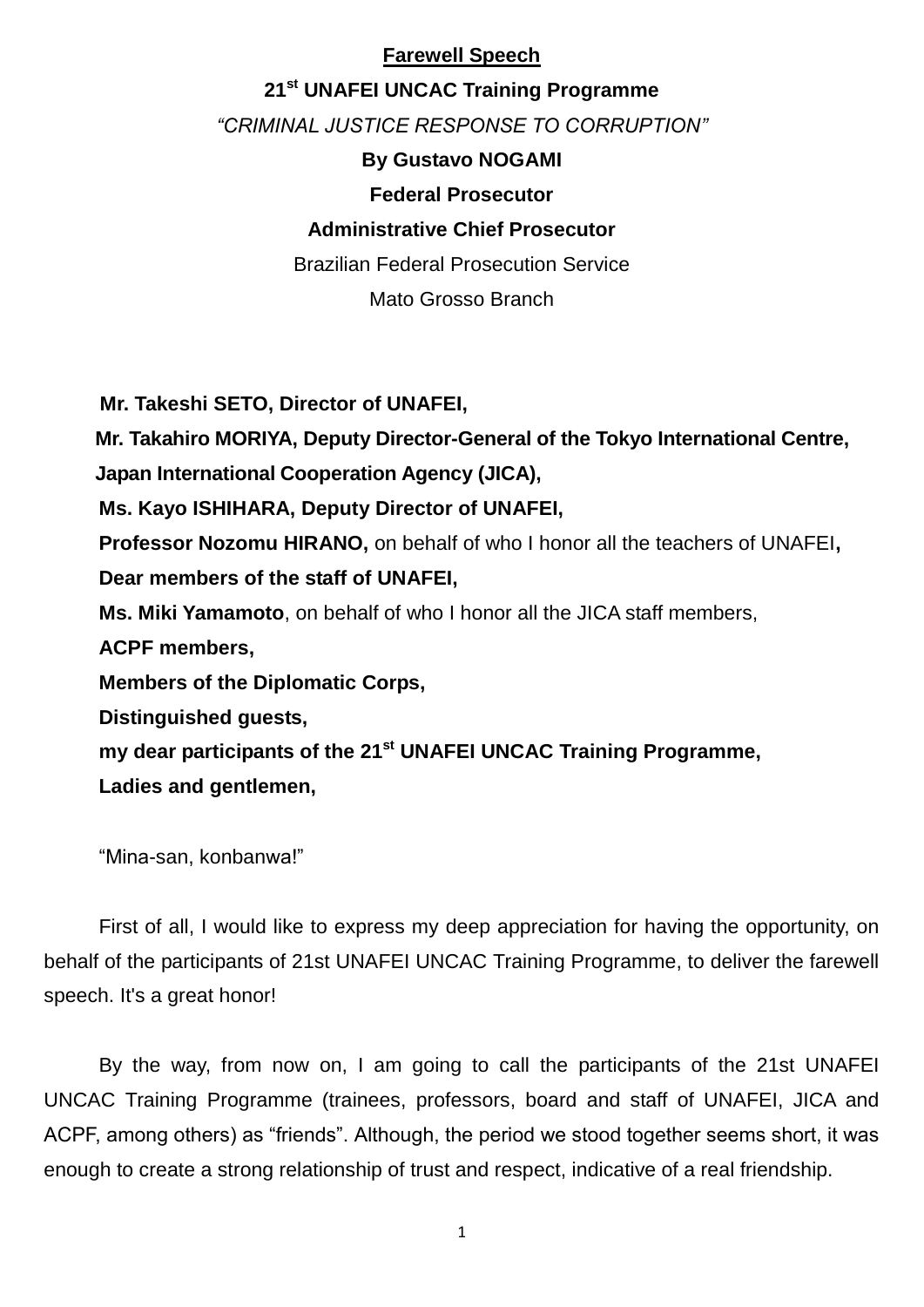In these six weeks, I have heard several words to define our incredible journey in Japan: superior, amazing, fantastic, kindness, gratitude, respect, politeness, efficiency, security, beauty, etc. Actually, the mission of expressing in few minutes all the marvellous experience we had here seems impossible, especially after everything we have learned, shared, grow up and lived together... Anyway, if it was possible to define our journey in just one word, I would say: unforgettable!

I know that, personally, my roots are much deeper in Japan than other participants (after all, my ancestry is Japanese) and, whenever possible, I will seek to return to the country, as well as assist the Japanese in whatever is in my reach, encouraging mutual cooperation as much as possible.

However, just like me, I'm sure that all the friends of 21st UNAFEI UNCAC Training Programme are no longer the same people who came here a few weeks ago, having absorbed a lot of the rich experience in the "Land of the Rising Sun". I am also sure that everyone of us will leave a little of ourselves in Japan and take much of the Japanese culture to our own countries.

In fact, this exchange of knowledge is the main reason for our training and the driving force for the development of nations. In this way, I urge all my friends of 21st UNAFEI UNCAC Training Programme to use the various knowledge acquired here to assist the development of our own countries. As the Japanese would say, "Gâmbatê kudasai!"

#### **Ladies and gentlemen**,

It is time to remember...

In addition to personal growth, professional growth was incredible. Indeed, the training was fantastic and very embracing!

After some classes about Japanese economy, politics and culture at JICA, we were able to share the best practices in the fight against corruption of each participating country at UNAFEI.

2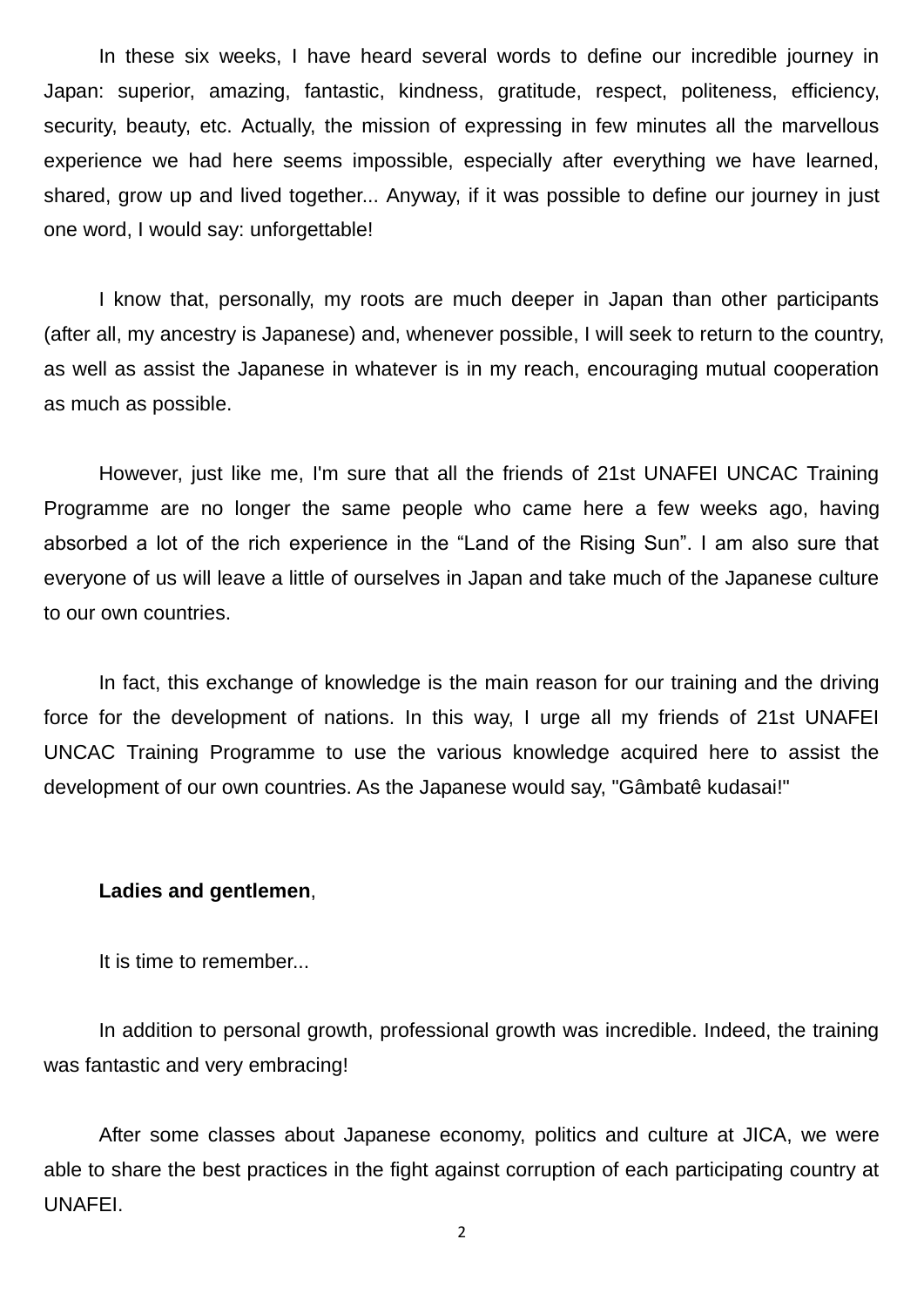Furthermore, we have enjoyed excellent lectures by experienced teachers from UNAFEI, Japanese authorities and visiting experts from Hong Kong, Malaysia and Eurojust (The European Union's Judicial Cooperation Unit). These experiences have really opened our minds to new opportunities in the fight against corruption in our countries!

Visits at various Japanese public institutions were another highlight of the training. We had the privilege of visiting the Supreme Court, the Tokyo District Court, the Tokyo Regional Taxation Bureau, the National Diet, the Judge Indictment Committee, Judge Impeachment Court, the Hiroshima Prefectural Police, the Hiroshima Probation Office and the Kyoto District Public Prosecutor's Office. At this point, we wish to address our thanks to all the authorities that have opened their institutions to receive us and all the government officials who provided guidance and assistance during our visits. We appreciate a lot!

Not enough, UNAFEI and JICA still found time to take us to Kamakura, Itsukushima Shrine (in Hiroshima), Peace Memorial Museum (in Hiroshima) and Fushimi Inari Taisha (in Kyoto), developing our knowledge about the Japanese history and culture. It was amazing!

In the same way, our Japanese friends organized visits practically every weekend: Odaiba, Tokyo Tower, Asakusa, Sky Tree Tower, Ginza District, Yokohama, Tokyo Disney Land, Fuji-san, Kawaguchi Lake, among others... The tours would not be the same without your organization! "Arigatô gozaimasu, Nihon no tomodachis"!

Also, we had the opportunity to know good practices of compliance of Japanese companies, as well as to interact with its leaders. What a rich experience!

Finally, the Group Workshop was an enriching opportunity to exchange experiences and develop a coherent "Action Plan" to be carried out in our countries, giving concreteness to the lessons learned during the training.

For sure, we had so many unforgettable moments ...

Therefore, I would like to congratulate UNAFEI, JICA and ACPF for organizing the 21st UNAFEI UNCAC Training Programme, which had a very interesting, vast and useful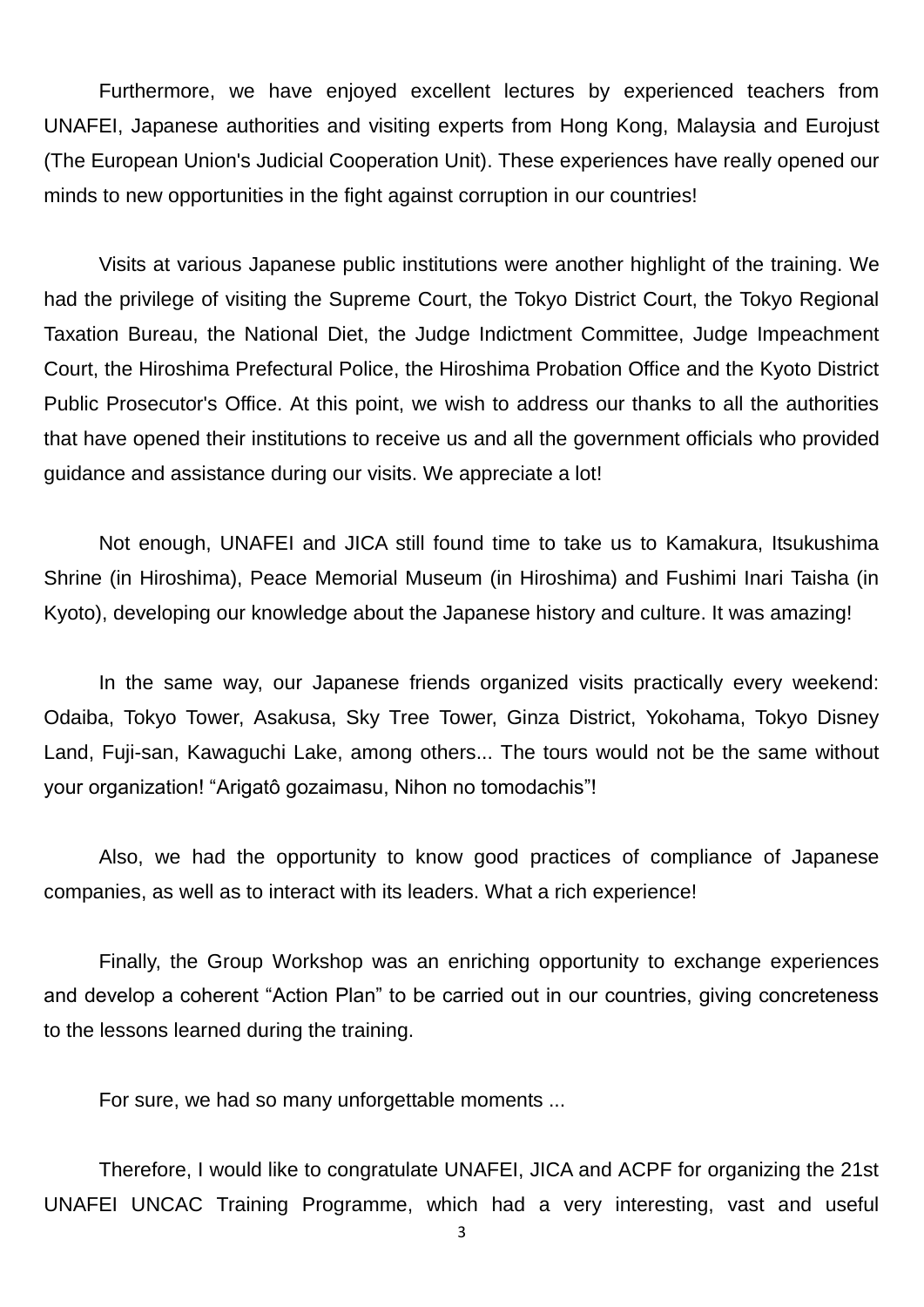programme.

#### **Ladies and gentlemen**,

It is time to thank...

At the moment, we would like to "open parentheses" to thank all those who, in one way or another, have made possible the 21st UNAFEI UNCAC Training Programme: idealizers, organizers, directors, professors, staff, UNAFEI, JICA, ACPF and our own countries and institutions. Our deep appreciation for the unique experience you have given to us! "Arigatô goizaimasu!"

We wish you continue promoting the UNAFEI UNCAC Training Programme, as well as inspiring more people and fostering the fight against corruption around the world! "Gambatê kudasai!"

Moreover, I would like to demonstrate all gratitute to:

- the esteemed directors Seto-san and Ishihara-san, who, despite the busy schedule, sought to follow our training;

- dear professor Hirano-san (our programming officer), from the bottom of our hearts, I express the deepiest gratitude of our group for the colossal dedication shown, extending the thanks to all the teachers of UNAFEI, who made the experience totally fantastic!

- JICA team, especially to the tireless Yamamoto-san, who, with kindness and humor, never hesitated to help;

- all the staff of UNAFEI. The insufficient time does not allow me to list each of your names, nevertheless, we express our extreme gratitude for all the fast and effective assistance offered, invariably complemented by a huge smile;

4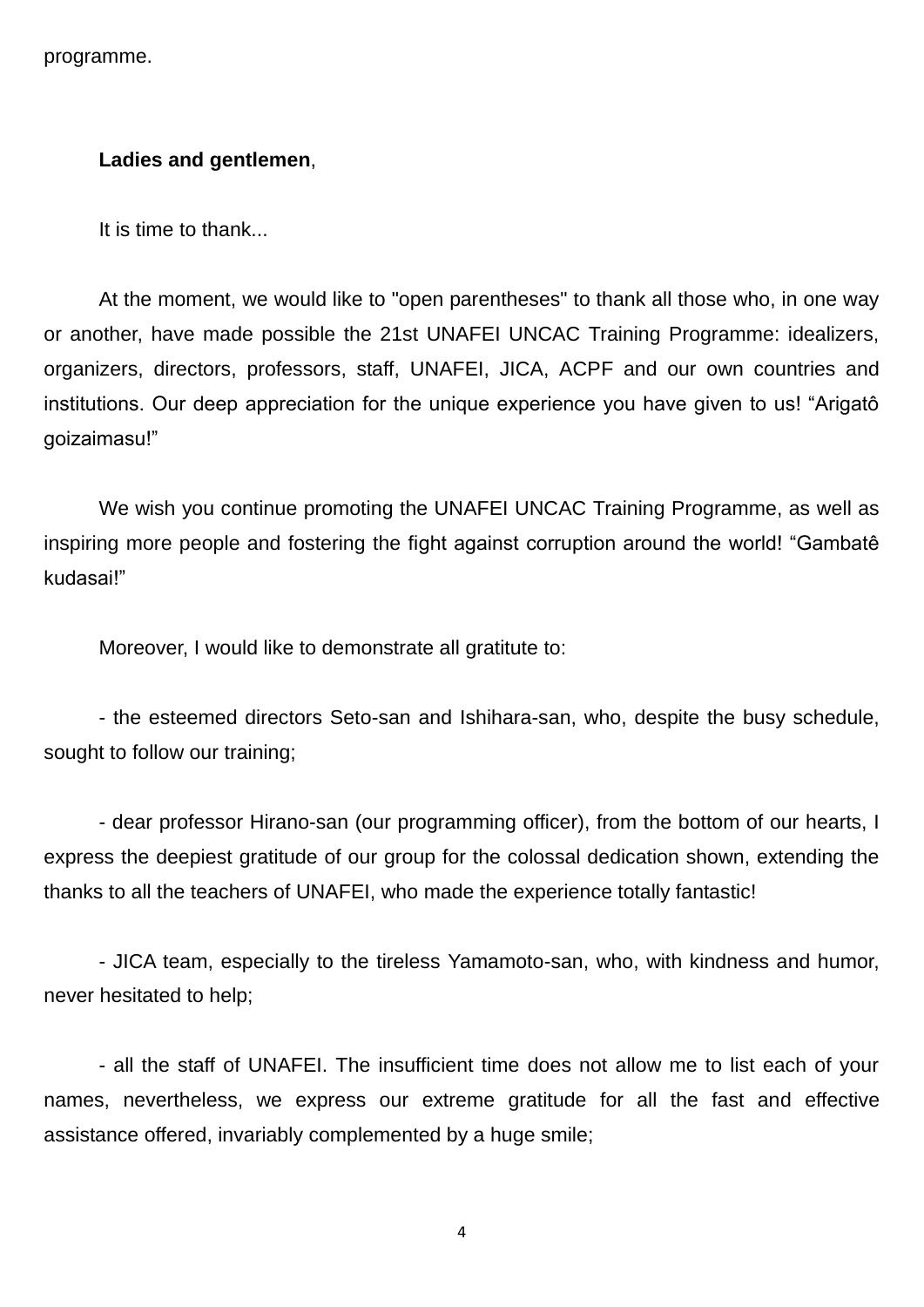- ACPF for the excellent parties provided and all the support during the training, highlighting your relevant work on crime prevention and fostering the most effective criminal justice practices.

Besides, a special thanks is also needed for our Japanese friends: Maki, Kaoru, Kimi, Gaya, Hiro, Bono and Ken. You have shown all the kindness and care of the Japanese people, making our stay in Japan simply perfect. We really felt welcomed here. How many unforgettable tours! How much affection you, my Japanese friends, have dedicated to us! You are special! "Arigatô gozaimasu, tomodachis"!

Finally, my friends participants of the 21st UNAFEI UNCAC Training Programme, I would like to register the incredible honor and pleasure of having shared with you these six wonderful weeks! You are the best!

How to forget all the joy and laughs during our breakfasts, lunches, dinners and tours together? How not remember "Lounge B", with all the singing, joking and dancing? Impossible! These stories will always be remembered with a lot of missing and pleasure!

### **Ladies and gentlemesn**,

It is time to farewell...

Now, I feel a mixture of feelings: a lot of homesickness for my family and my land, as well as a strong feeling of loss for leaving the acquaintanceship with people so wonderful and with such an incredible country... I will sure miss my time at UNAFEI!

We leave Japan with the certainty that there is a long way to go, seeking a more effective justice, always adequate to the realities of each country. We will return to our countries, to our daily lives, to our families, with many treasures from here.

In our baggage, we take shared experiences, success stories, new ideas and useful study material.

5